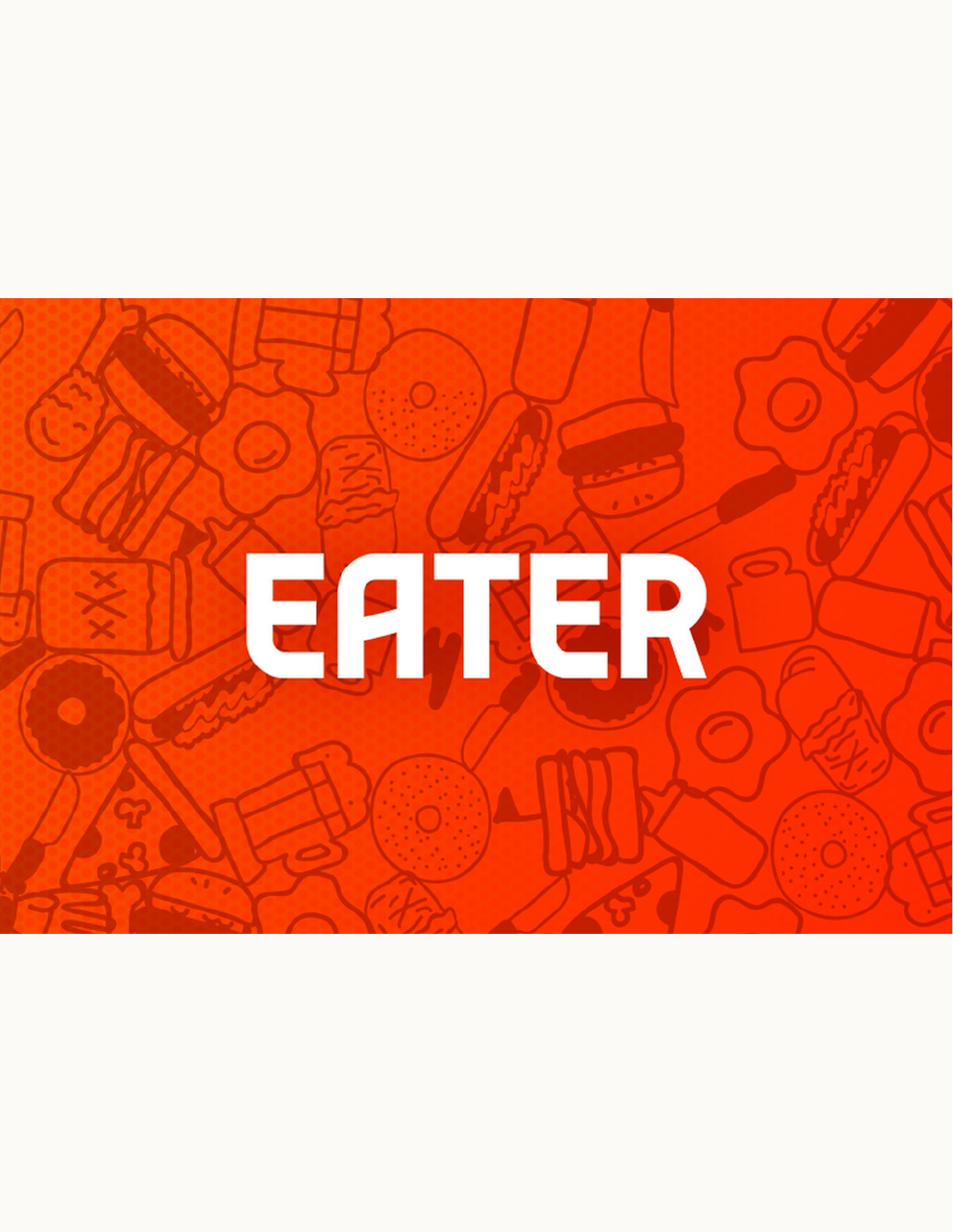## **EATER**

## The 17 Essential Mallorca **Restaurants**

Where to find classic fisherman's stew, spicy crispy duck, Argentinian gaucho-style beef pasties, and fresh citrus sorbet on the largest Balearic island

by Isabelle Kliger | Jan 18, 2022, 8:55am EST

Famous for its endless sandy beaches and hordes of selfie stick-wielding tourists (many sunburned to within an inch of their lives), Mallorca hasn't had the chance to develop a reputation for its gastronomy. But it turns out that the largest of Spain's Balearic Islands has had the potential to be a top-notch food destination all along.

With a rich agricultural heritage, the central part of the island is mainly devoted to growing crops like olives, grapes, citrus fruit, and almonds, which yield excellent olive oils, wines, preserves, and pastries. Pig farms produce meat for everyone's favorite Mallorcan delicacy, the tangy sobrassada sausage, while the gourmet salts from the southeastern plains have achieved global recognition. Fish stocks in the Mediterranean are not what they once were, but chefs make good use of local varieties including rockfish, razor fish, and gamba roja de Sóller (red shrimp), used in dishes like sopes de peix Mallorquines (Mallorcan fish soup) or its Ibizan equivalent, bullit de peix.

Recent years have seen the island evolve into a favorite among food lovers. Led by Mallorcan slow food trailblazer Maria Solivellas of Ca na Toneta, top national and homegrown chefs are serving up tantalizing plates of seasonal food made from ingredients produced on the island and enhanced by global culinary influences left by decades of mass tourism. Together, Mallorca's restaurants are fashioning a slower, more sustainable form of tourism.

From rural restaurants serving contemporary takes on classic recipes to neighborhood haunts with creative menus inspired by Asian and Latin American cuisine, the best restaurants in Mallorca are ready to wow.